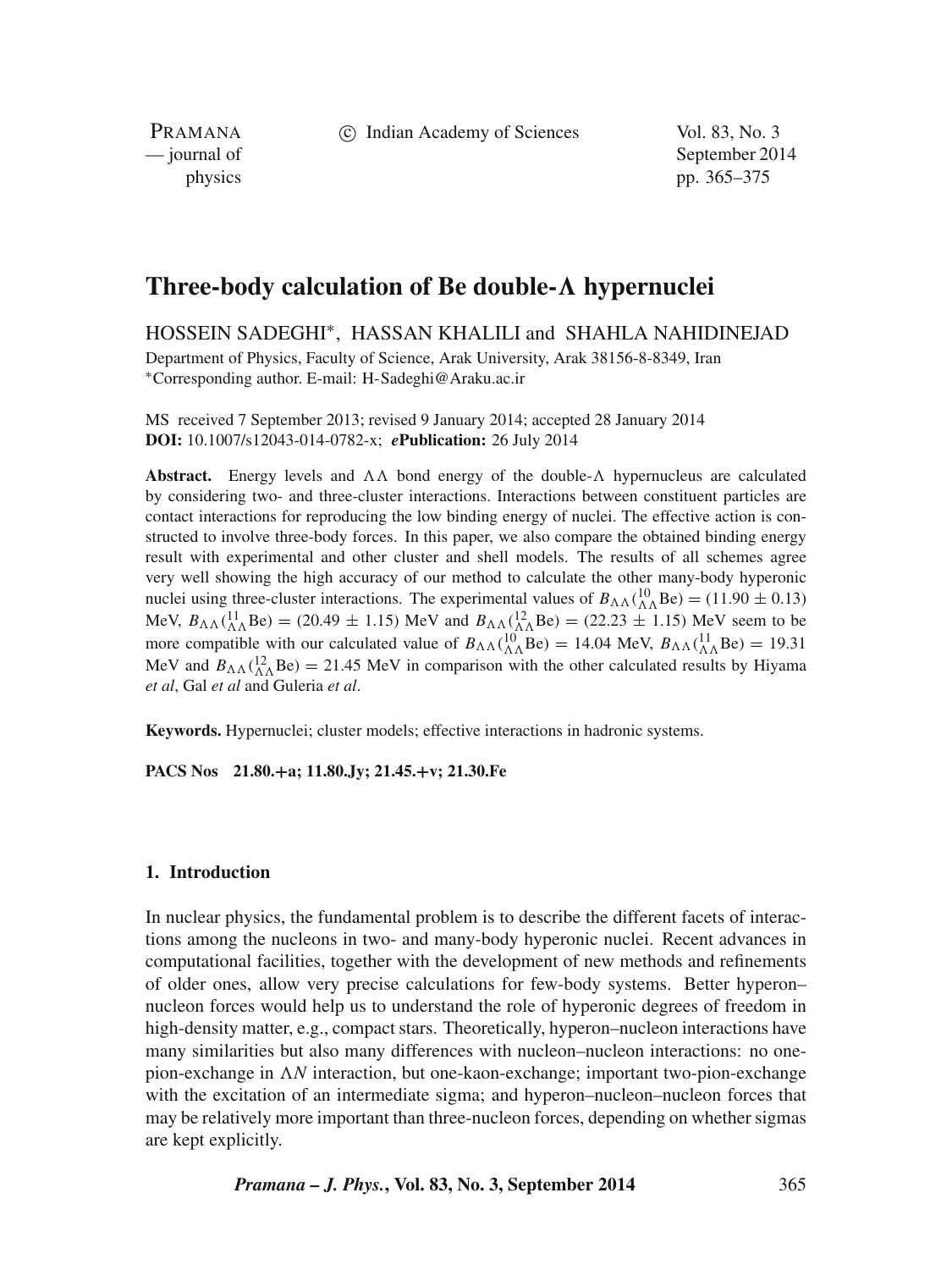On the other hand, for baryon–baryon interactions with  $S = -2$  sectors, studied presently, experimental information is very limited due to the extreme difficulties of two-body scattering experiments. Therefore, the observed  $\Lambda\Lambda$  bond energies of double-*-* hypernuclei should be the most reliable source for the *S* = −2 interaction, and such data play decisive roles in determining the strength of the underlying *--* interactions. Theoretically, hyperon–nucleon interactions have many similarities but also many differences with nucleon–nucleon interactions: no one-pion-exchange in *AN*, but one-kaon-exchange; important two-pion-exchange with the excitation of an intermediate sigma; and hyperon–nucleon–nucleon forces that may be relatively more important than three-nucleon forces, depending on whether sigmas are kept explicitly.

So far, several cluster models have been proposed to estimate the ground-state binding energies of double- $\Lambda$  species  $[1-6]$  $[1-6]$ . Recently,  $\Lambda N$  interaction models have been constructed by utilizing various  $\Lambda$  hypernuclear data to complement the limited  $\Lambda N$  scattering data. A recent finding of the double-*-* hypernucleus in the KEK-E373 experiment has a great impact not only on the study of baryon–baryon interactions in the strangeness  $S = -2$  sector but also on the study of dynamics of many-body systems with multistrangeness [\[5\]](#page-10-2). Hiyama *et al* reported a pioneering five-body *ααN--* cluster-model calculation of  $^{11}_{\Lambda\Lambda}$  Be in order to confront a possible interpretation of the KEK-E373 HIDA event [\[7\]](#page-10-3). Gal *et al* reported a six-body *ααNN--* calculation of <sup>12</sup> *--*Be to confront another possible interpretation which is beyond reach at present [\[8\]](#page-10-4). They obtained binding-energy shell-model estimates for both  $^{11,12}_{\Lambda\Lambda}$ Be, using experimental  $B_\Lambda$  values with small corrections based on the recently determined  $\Lambda N$  spin-dependent interaction parameters. The results of their calculation conclude that neither  ${}_{\Lambda\Lambda}^{11}$  Be nor  ${}_{\Lambda\Lambda}^{12}$  Be provides satisfactory interpretation of the HIDA event.

Guleria *et al* also extended the Skyrme–Hartree–Fock (SHF) approach to study the double- $\Lambda$  hypernuclei [\[9\]](#page-10-5). They applied the nucleon–nucleon (*NN*) and  $\Lambda$ –nucleon ( $\Lambda N$ ) interactions to successfully describe the single-*-* hypernuclear systems. They discussed the sensitivity of the calculated  $\Lambda\Lambda$  binding energy and the  $\Lambda\Lambda$  bond energy to the  $\Lambda\Lambda$ and  $\Lambda N$  force parameters.

Recently, we have calculated the energy levels and  $\Lambda\Lambda$  bond energy of the double-*-* hypernucleus 11Be by considering two- and three-nucleon forces. The interactions between the constituent particles are contact interactions that reproduce low-energy binding energy of the nuclei. The results of all the schemes agree very well, showing the high accuracy of our present study to calculate the many-nucleon bound state with three-body forces  $[10]$ .

In this paper, we present the results of three-body Faddeev-type calculations for systems of three-clusters interacting through short-range nuclear as well as the long-range Coulomb interactions. We apply the three-cluster Faddeev formalism to  $\alpha \alpha \Lambda \Lambda$  the fourbody, *ααN--* the five-body and *ααNN--* the six-body clusters for calculating the bond energy of  $^{10}_{\Lambda\Lambda}$  Be,  $^{11}_{\Lambda\Lambda}$  Be and  $^{12}_{\Lambda\Lambda}$  Be hypernuclei, respectively. From the earlier hypernuclear study,  $\Lambda\Lambda$ Be hypernucleus is considered to be a prototype of cluster structures. We have succeeded in performing a many-body calculation of  $\Lambda\Lambda$ Be using the cluster model in comparison with the recent observation of the events for a new double- $\Lambda$  hypernucleus. The calculated  $\Lambda\Lambda$  binding energy also shows good agreement with the other theoretical methods.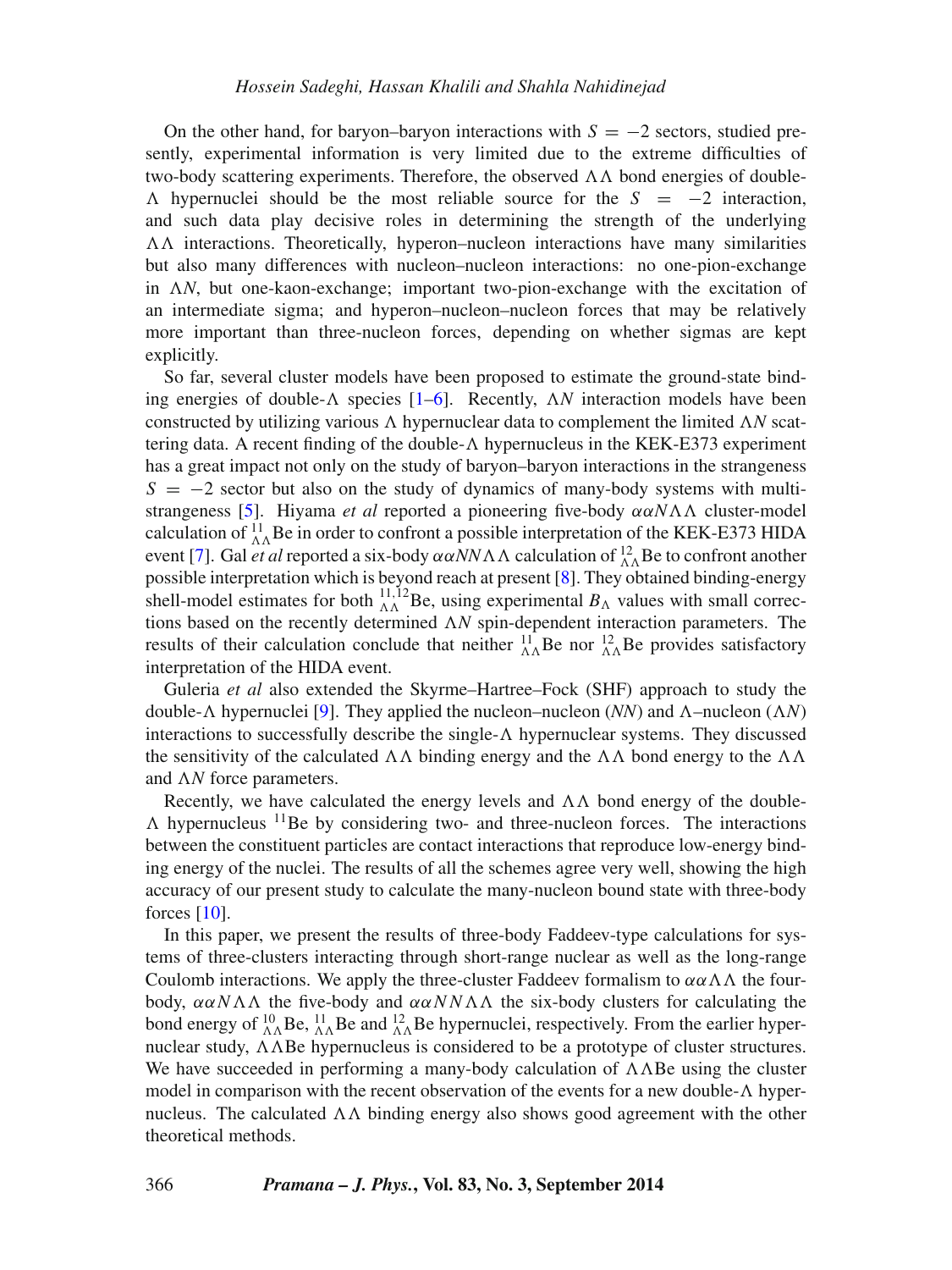This paper is organized as follows. In [§2,](#page-2-0) we describe the interactions between particles and derive the Faddeev equations for scattering amplitude. The Faddeev equations will be solved by iteration yielding a multiple scattering series. We tabulate the calculated bond energy, discuss the theoretical errors, and compare our results with the corresponding experimental and theoretical values in [§3.](#page-6-0) Summary and conclusions follow in [§4.](#page-9-0)

## <span id="page-2-0"></span>**2. Brief review of the theoretical framework**

## 2.1 *α N, -N, -- and the Coulomb interactions*

Similar to the formalism presented in ref. [\[10\]](#page-10-6), we employ the potential  $V_{\alpha N}$  between the clusters  $\alpha$  and nucleon which have been often used in the OCM-based cluster-model study of light nuclei. The potential, in the following parity-dependent form with the central and spin-orbit terms, are given by [\[10\]](#page-10-6)

<span id="page-2-2"></span>
$$
V_{\alpha x}(r) = \sum_{i=1}^{i_{\text{max}}} V_i e^{-\beta_i r^2} + \sum_{i=1}^{i'_{\text{max}}} (-)^l V_i^p e^{-\beta_i^p r^2} + \left[ \sum_{i=1}^{i''_{\text{max}}} V_i^{l} e^{-\gamma_i r^2} + \sum_{i=1}^{i''_{\text{max}}} (-)^l V_i^{l s, p} e^{-\gamma_i^p r^2} \right] \mathbf{1} \cdot \mathbf{s}_x , \qquad (1)
$$

where *p* and **l** are the parity and the relative angular momentum between  $\alpha$  and the nucleon and  $s_x$  is the spin of *x*. The interaction between the  $\Lambda$  particle and the nucleon is described by folding the *G*-matrix type *YN* interaction into the density of the *x* cluster, and it is given in [\[11\]](#page-10-7)

$$
v_{\Lambda N}(r; k_{\rm F}) = \sum_{i=1}^{3} \left[ (v_{0,\text{even}}^{(i)} + v_{\sigma\sigma,\text{even}}^{(i)} \boldsymbol{\sigma}_{\Lambda} \cdot \boldsymbol{\sigma}_{N}) \frac{1+P_r}{2} + (v_{0,\text{odd}}^{(i)} + v_{\sigma\sigma,\text{odd}}^{(i)} \boldsymbol{\sigma}_{\Lambda} \cdot \boldsymbol{\sigma}_{N}) \frac{1-P_r}{2} \right] e^{-\mu_i r^2}, \tag{2}
$$

where  $P_r$  is the space exchange (Majorana) operator (see table [1](#page-3-0) for various parameters of *YN* interactions).

 $V_{\Lambda\Lambda}(\mathbf{r})$ , which is the field generated by the  $\Lambda\Lambda$  interaction, is given by [\[10\]](#page-10-6)

<span id="page-2-1"></span>
$$
V_{\Lambda\Lambda} = \frac{1}{2}\lambda_0\rho_\Lambda + \frac{1}{8}(\lambda_1 + 3\lambda_2)\tau_\Lambda + \frac{3}{16}(\lambda_2 - \lambda_1)\nabla^2\rho_\Lambda + \frac{1}{2}\lambda_3\rho_\Lambda\rho_N^\alpha, \quad (3)
$$

where  $\rho_{\Lambda}(\rho_N)$  is the hyperon(nucleon) density. The value of the parameters ( $\lambda_0$  and *λ*<sub>1</sub>) are −312.6 MeV fm<sup>3</sup> and 57.5 MeV fm<sup>5</sup>, respectively. The parameter  $λ_2$  is set to zero under the argument that the *p* wave contributions do not take part in the lowest single-particle levels. The last term in eq. [\(3\)](#page-2-1) also corresponds to the three-body  $\Lambda \Lambda N$ interaction. The Coulomb potential  $W_C$ , due to its long range, does not satisfy the mathematical properties required for the formulation of standard scattering theory as given in the previous section for short-range interactions  $V_\alpha$ . We choose the screened Coulomb potential in configuration-space representation as

$$
W_R(r) = W_C(r) e^{-(r/R)^n},
$$
\n(4)

*Pramana – J. Phys.***, Vol. 83, No. 3, September 2014** 367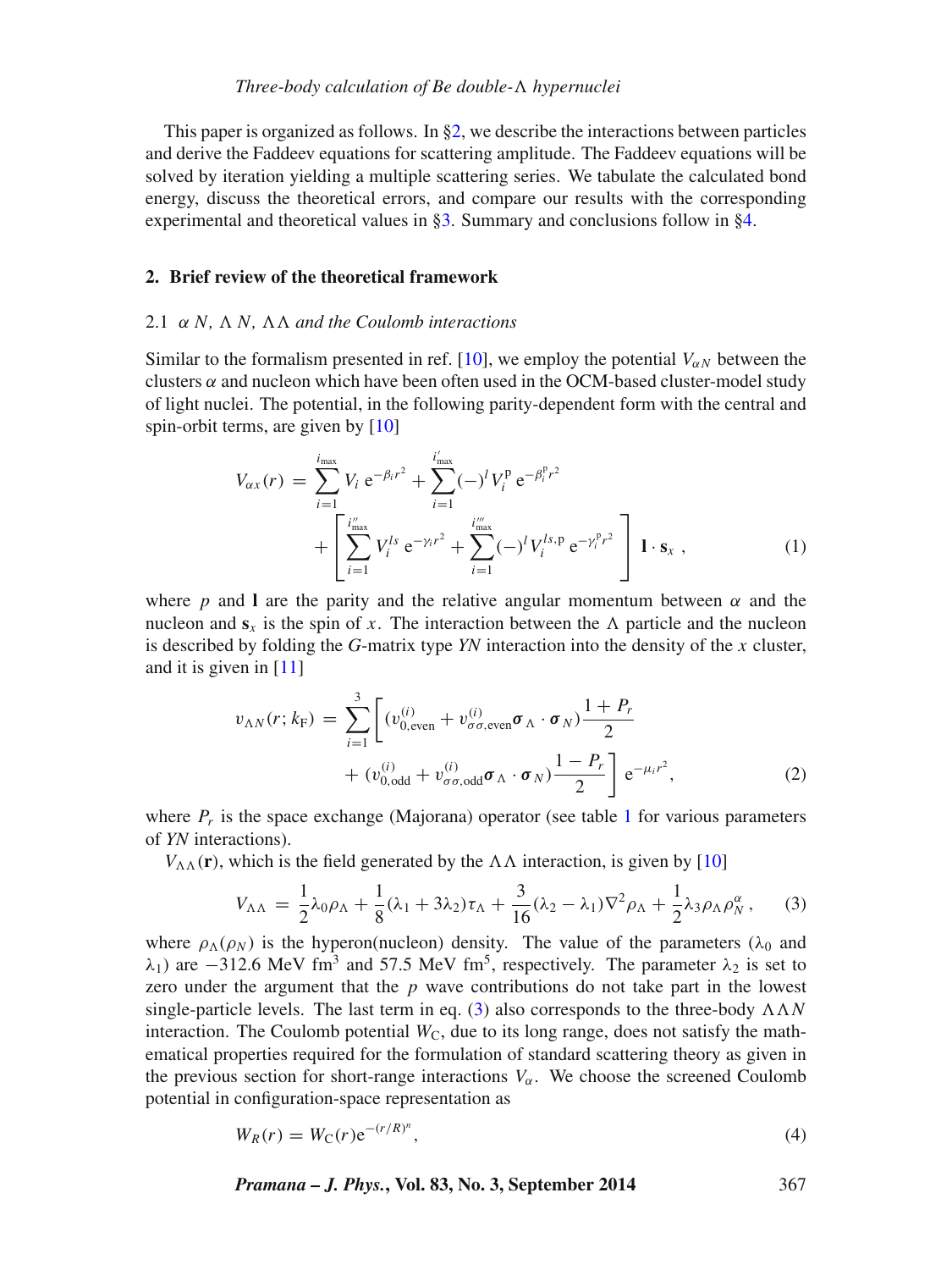*Hossein Sadeghi, Hassan Khalili and Shahla Nahidinejad*

<span id="page-3-0"></span>

| Parameter                                                                                                                            | $\alpha\alpha$                                                                                                                                | $\alpha t$                                                                                                                                                                                                                | $\alpha$ d                                                                                                                                             | $\alpha N$                                                                                                                                         |
|--------------------------------------------------------------------------------------------------------------------------------------|-----------------------------------------------------------------------------------------------------------------------------------------------|---------------------------------------------------------------------------------------------------------------------------------------------------------------------------------------------------------------------------|--------------------------------------------------------------------------------------------------------------------------------------------------------|----------------------------------------------------------------------------------------------------------------------------------------------------|
| i                                                                                                                                    | 2,<br>3<br>1,                                                                                                                                 | 3<br>2,<br>1,                                                                                                                                                                                                             | 3<br>2,<br>1,                                                                                                                                          | 2,<br>3<br>1,                                                                                                                                      |
| $\beta_i$<br>$V_i$<br>$V^{\rm p}_{\dot\beta}$<br>$\gamma_i$<br>$V^{ls}_{\dot{p}}$<br>$V_i^{ls,p}$                                    | 0.11, 0.27, 0.33<br>$-1.7, -396, 299$<br>0.0, 0.0, 0.0<br>$-$ , $-$ , $-$<br>$-$ , $-$ , $-$<br>$-,-,-$<br>$-,-,-$<br>$-,-,-$                 | 0.09, 0.16, 0.20<br>$7, -43, -52$<br>$6.9, 43.3, -51.7$<br>0.1, 0.1, 0.2<br>$0.2, -,-$<br>$-1.2, -,-$<br>$0.3, -,-$<br>$1.2, -,-$                                                                                         | $1, -, -$<br>$-64, -$<br>$-10.2, -$<br>$0.2, -,-$<br>$0.3, -,-$<br>$-4.0, -$<br>$0.3, -,-$<br>$-4.0, -, -$                                             | $0.36, 0.9, -$<br>$-96, 77, -$<br>$34.0, -85.0, 51.0$<br>0.2, 0.5, 2.5<br>0.4, 0.5, 2.2<br>$-20.0, -16.8, 20.0$<br>$0.4, 2.2, -$<br>$6.0, -6.0, -$ |
| $\beta_i$<br>$V_i$<br>$V_i^{\rm s}$<br>$\gamma_i$<br>$\delta_i$<br>$U_i$<br>$U_i^{\rm s}$                                            | $\Lambda\alpha$<br>0.27, 0.45, 0.61<br>0.0, 0.0, 0.0<br>0.18, 0.18, 0.18<br>0.40, 0.96, 2.9<br>$-0.37, -12.94,$<br>$-331.20$<br>0.0, 0.0, 0.0 | $\Lambda t$<br>0.28, 0.49, 0.67<br>$-17.4, -127.0, 497.8 -14.1, -108.0, 425.9 -10.8, -88.3, 167.2$<br>$2.3, 10.9, -126.9$<br>0.20, 0.20, 0.20<br>0.33, 0.82, 2.52<br>$-0.27, -9.55,$<br>$-231.60$<br>$-0.26, 1.43, 97.05$ | $\Lambda d$<br>0.31, 0.57, 0.85<br>$2.7, 14.3, -179.9$<br>0.27, 0.27, 0.27<br>0.24, 0.48, 1.924<br>$-0.18, -5.84,$<br>$-3.06$<br>$-0.27, 1.56, 100.40$ |                                                                                                                                                    |
| $\mu_i$<br>$v^{even}$<br>$v_i^{\text{even}, \sigma}$<br>$v_i^{\text{odd}}$<br>$v^{\mathrm{odd},\sigma}_i$<br>$v_i$<br>$v_i^{\sigma}$ | $\Lambda N$<br>0.5, 1.3, 6.2<br>$-10, -87, 1031$<br>$0.2, 17, -256.30$<br>$-6, -18, 4029$<br>$-1, -9, -573$<br>$-$ , $-$ , $-$<br>$-,-,-$     | ΛΛ<br>0.5, 1.6, 8.1<br>$-,-,-$<br>$-$ , $-$ , $-$<br>$-$ , $-$ , $-$<br>$-10, -93, 4884$<br>0.1, 16.0, 915.8                                                                                                              |                                                                                                                                                        |                                                                                                                                                    |

**Table 1.** Parameters applied of potentials defined in eqs  $(1-3)$  $(1-3)$  (see [\[5](#page-10-2)[,10\]](#page-10-6) for more details).

where  $R$  is the screening radius and  $n$  controls the smoothness of the screening. The Lippmann–Schwinger equation yields the two-particle transition matrix

$$
T_R = W_R + W_R g_0 t_R, \tag{5}
$$

where  $g_0$  is the two-particle free resolvent.

## 2.2 *Three-body nuclear reactions*

Recently, the three-body description of nuclear reactions involving a number of approximate methods has been developed. The methods are the distorted-wave Born approximation, various adiabatic approaches [\[12\]](#page-10-8) and continuum-discretized coupled-channels method [\[13\]](#page-10-9). The present method based on Faddeev is more technically and numerically evolved but has some disadvantages [\[10\]](#page-10-6). We take the one from [\[14](#page-10-10)[,15\]](#page-10-11) defined in the configuration space as

$$
v_{\gamma}(\vec{r}', \vec{r}) = H_c(x)[V_c(y) + iW_c(y)] + 2\vec{S}_{\gamma} \cdot \vec{L}_{\gamma} H_s(x)V_s(y), \tag{6}
$$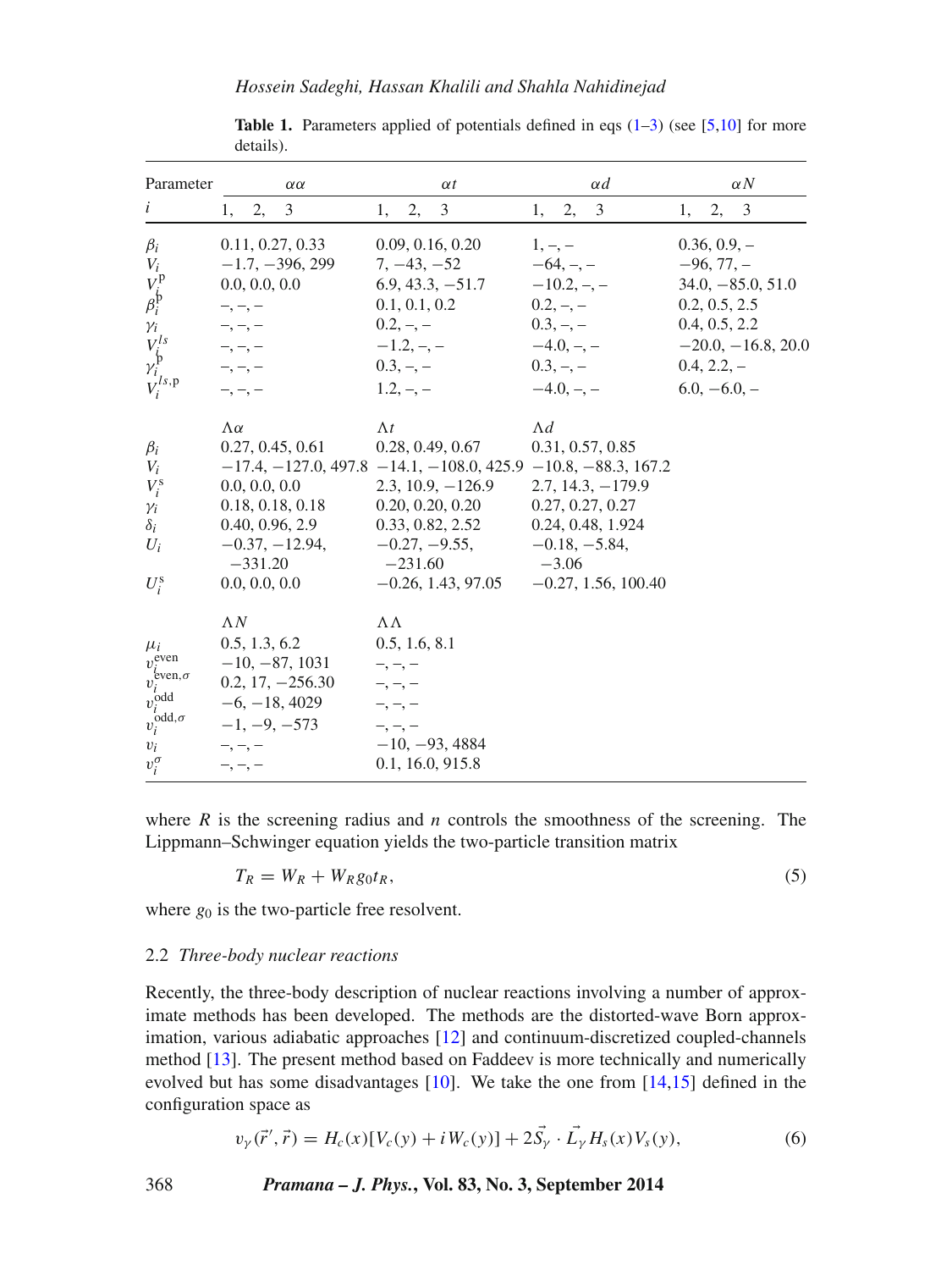# *Three-body calculation of Be double-- hypernuclei*

with  $x = |\vec{r}' - \vec{r}|$  and  $y = |\vec{r}' + \vec{r}|/2$ . The description of the  $(\alpha, \Lambda, N)$  three-particle system with real potentials is quite successful at low energies but becomes less reliable at higher energies where the inner structure of the  $\alpha$ -particle cannot be neglected anymore [\[17\]](#page-10-12). The central part has real volume and imaginary surface parts, whereas the spin-orbit part is real; all of them are expressed in the standard way by Woods–Saxon functions. Some of their strength parameters were readjusted in  $[16]$  to improve the description of the experimental nucleon–nucleus scattering data. The methods based on Faddeev equations can also be applied in this case. However, the potentials within the pairs that are bound in the initial or final channel must remain real.

#### 2.3 *The Faddeev integral equation*

In the framework of nonrelativistic quantum mechanics the centre-of-mass (c.m.) and the internal motion can be separated by introducing Jacobi momenta

$$
\vec{p}_{\alpha} = \frac{m_{\gamma}\vec{k}_{\beta} - m_{\beta}\vec{k}_{\gamma}}{m_{\beta} + m_{\gamma}},
$$
\n
$$
\vec{q}_{\alpha} = \frac{m_{\alpha}(\vec{k}_{\beta} + \vec{k}_{\gamma}) - (m_{\beta} + m_{\gamma})\vec{k}_{\alpha}}{m_{\alpha} + m_{\beta} + m_{\gamma}},
$$
\n(7)

where  $(\alpha\beta\gamma)$ ,  $\vec{k}_{\alpha}$  and  $m_{\alpha}$  are the cyclic permutations of (123), the individual cluster momentum and the mass, respectively. The Lippmann–Schwinger equations are given by

$$
\Psi_0^{(c)} = \Phi_\beta^{(c)} + G_\beta U^\beta \Psi_0^{(c)},\tag{8}
$$

where  $|\mathbf{p}_{\beta}\rangle^{(c)}$  is a two-cluster state, and the index  $\beta = 1, 2, 3$  indicates the three choices of pairs characterized by the third particle or cluster, the spectator.  $U^{\beta} = \sum_{\gamma \neq \beta} U_{\gamma}$ , where  $U_{\gamma}$  ( $\gamma = 1, 2, 3$ ) are the pair forces.  $G_{\beta}^{-1} = (E + i\varepsilon - H_0 - U_{\beta})^{-1}$  is the Green's function. The corresponding two-particle transition matrices are calculated with the full channel interaction [\[10](#page-10-6)[,16\]](#page-10-13)

$$
T_{\beta}^{(R)} = (V_{\beta} + W_{\beta R}) + (V_{\beta} + W_{\beta R})G_0 T_{\beta}^{(R)}.
$$
\n(9)

$$
V_0 = \sum_{\theta} t_{\theta} \Phi_0 + \sum_{\theta} t_{\theta} G_0 \sum_{\gamma \neq \theta} t_{\gamma} \Phi_0 + \sum_{\theta} t_{\theta} G_0 \sum_{\gamma \neq \theta} t_{\gamma} G_0 \sum_{\beta \neq \gamma} t_{\beta} \Phi_0 + \cdots ,
$$
  

$$
\equiv \sum_{\theta} V_{\theta}, \qquad (10)
$$

where  $V_\theta$  obeys the coupled set of Faddeev equations

$$
V_{\theta} = T_{\theta} + T_{\theta} G_0 \sum_{\beta \neq \theta} V_{\beta}.
$$
\n(11)

Fixing the neutron as the spectator and labelling it as '1' and the two others ( $\alpha \alpha$  and  $\Lambda\Lambda$  two-body clusters) as particles '2' and '3', the scattering wave function  $\Psi_0^{(c)}$  must be

*Pramana – J. Phys.***, Vol. 83, No. 3, September 2014** 369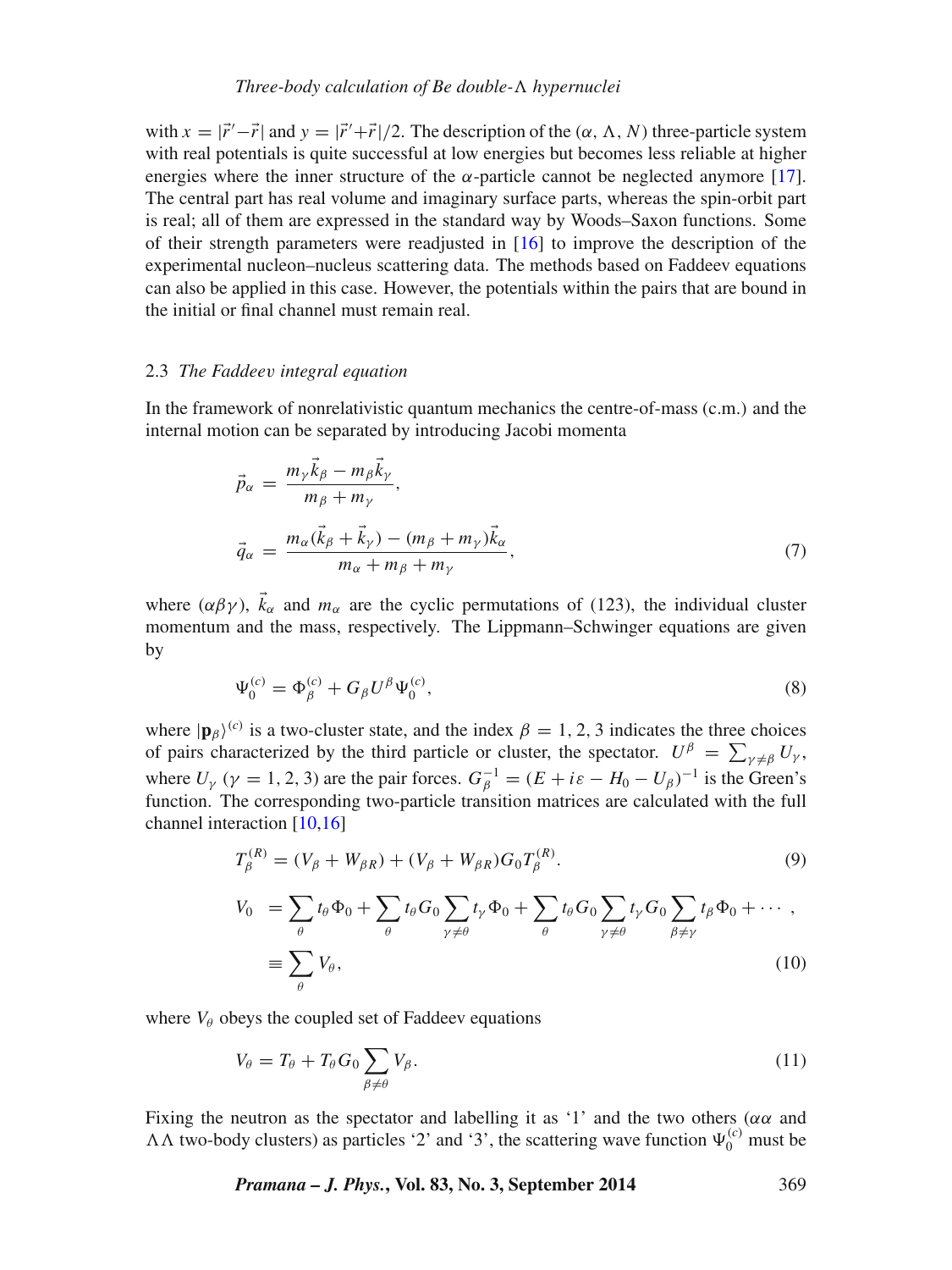antisymmetric under the exchange of particles '2' and '3'. Thus, defining the exchange operator  $P_{23}$ , the scattering wave function must fulfill  $P_{23}\Psi_0^{(+)} = -\Psi_0^{(+)}$ . By applying the driving terms to the free state, we obtain

$$
V_1 \Phi_{0,a} = T_1 \Phi_{0,a} + T_1 G_0 (1 - P_{23}) V_2 \Phi_{0,a}
$$
  
\n
$$
V_2 \Phi_{0,a} = T_2 \Phi_{0,a} + T_2 G_0 (-P_{23} V_2 \Phi_{0,a} + V_1 \Phi_{0,a}),
$$
\n(12)

where

$$
\Phi_{0,a} \equiv (1 - P_{23}) |\mathbf{p}_1 \mathbf{q}_1\rangle |0m_2 m_3\rangle \left| 0 \frac{1}{2} \frac{1}{2} \right|,
$$

which is antisymmetric under the exchange of the two clusters.

The matrix elements for  $\alpha\alpha + \Lambda\Lambda \rightarrow_{\Lambda\Lambda}^{10}$  Be,  $N + \alpha\alpha + \Lambda\Lambda \rightarrow_{\Lambda\Lambda}^{11}$  Be and  $NN + \alpha\alpha +$  $\Lambda\Lambda \rightarrow \frac{12}{\Lambda\Lambda}$ Be processes are simply related to the time-reversed photodisintegration process of  $^{10}_{\Lambda\Lambda}$ Be,  $^{11}_{\Lambda\Lambda}$ Be and  $^{12}_{\Lambda\Lambda}$ Be into free clusters, respectively. It is necessary to formulate photodisintegration of Be-double $\Lambda$  based on a three-body picture. Let  $O$  be the photon absorption operator and  $|\Psi_{\lambda_{AB}}^xB_R\rangle$ , the  $\Delta_{AB}^xB_R$  ground state, where  $x = 10$ , 11 and 12, for <sup>10</sup> *A*<sub>A</sub> Be,  $^{11}_{A\Lambda}$  Be and  $^{12}_{A\Lambda}$  Be hypernuclei. The break-up amplitude of *αα* +  $ΛΛ$  the four-body,  $N + \alpha \alpha + \Lambda \Lambda$  the five-body and  $NN + \alpha \alpha + \Lambda \Lambda$  the six-body clusters can then be written as an infinite series of processes

$$
\langle \Phi_{0,a} | V_0 | \Psi_{\lambda_{\Lambda}} \mathbf{B} e \rangle = \langle \Phi_{0,a} | O | \Psi_{\lambda_{\Lambda}} \mathbf{B} e \rangle + \sum_i \langle \Phi_{0,a} | U_i G_0 O | \Psi_{\lambda_{\Lambda}} \mathbf{B} e \rangle + \sum_{ij} \langle \Phi_{0,a} | U_i G_0 U_j G_0 O | \Psi_{\lambda_{\Lambda}} \mathbf{B} e \rangle + \cdots,
$$
(13)

where  $U_i$  are the pair forces among the  $\Lambda\Lambda$ ,  $\Lambda N$  and  $\Lambda\alpha$  particles. This infinite series in terms of pair forces represents final-state interactions. The first term is the direct break-up process generated by *O*. By defining

$$
\langle \Phi_{0,a} | V_0 | \Psi_{\Lambda_{\Lambda}} \mathbf{B} e \rangle = \langle \Phi_{0,a} | O | \Psi_{\Lambda_{\Lambda}} \mathbf{B} e \rangle + \sum_i \langle \Phi_{0,a} | V_{0i} | \Psi_{\Lambda_{\Lambda}} \mathbf{B} e \rangle, \tag{14}
$$

one can obtain the *T*-matrices  $T_i$ , leading to three coupled Faddeev equations ( $i =$ 1*,* 2*,* 3) [\[19\]](#page-10-14),

$$
V_{0i}|\Psi_{\Lambda\Lambda}^{s}{}_{\Lambda}{}_{e}\rangle = T_{i}G_{0}O|\Psi_{\Lambda\Lambda}^{s}{}_{\Lambda}{}_{e}\rangle + T_{i}G_{0}\sum_{j\neq i}V_{0j}|\Psi_{\Lambda\Lambda}^{s}{}_{\Lambda}{}_{e}\rangle
$$
\n(15)

and the complete break-up amplitude

$$
\langle \Phi_{0,a} | V_0 | \Psi_{\Lambda_{\Lambda}} \mathbf{B} e \rangle = \langle \Phi_{0,a} | O | \Psi_{\Lambda_{\Lambda}} \mathbf{B} e \rangle + \langle \Phi_{0,a} | V_1 | \Psi_{\Lambda_{\Lambda}} \mathbf{B} e \rangle
$$

$$
+ \langle \Phi_{0,a} | (1 - P_{23}) V_2 | \Psi_{\Lambda_{\Lambda}} \mathbf{B} e \rangle. \tag{16}
$$

In order to take into account the full many-body degrees of freedom of our systems and the full correlations among all the constituent particles, we describe the total wave function, as a function of the sets of Jacobi coordinates for each hypernucleus (for more details, see  $[5,18,20]$  $[5,18,20]$  $[5,18,20]$ .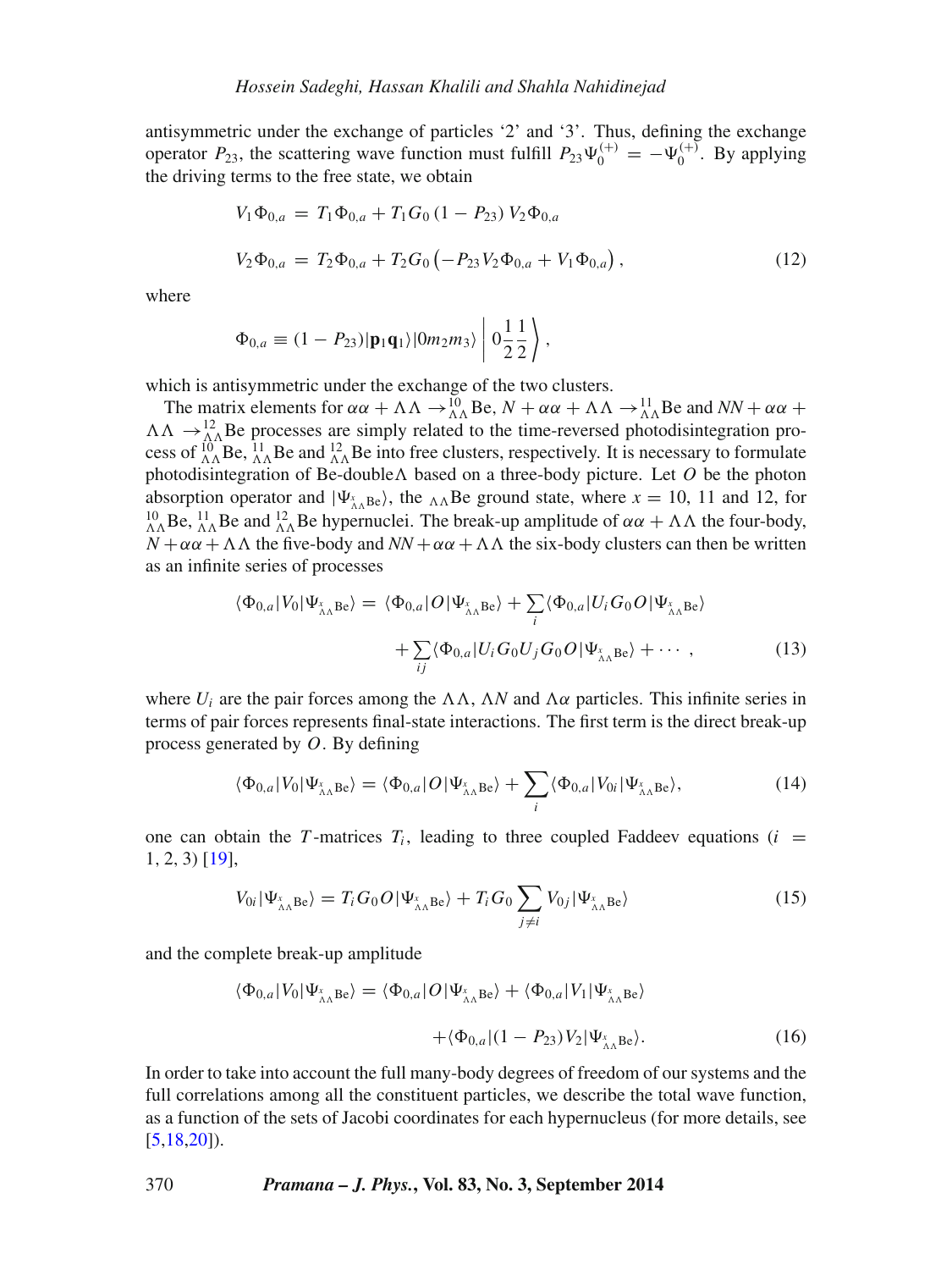# <span id="page-6-0"></span>**3. Results and discussion**

We derived the two coupled Faddeev equations for the cluster scattering amplitudes. We obtained the results of three-body Faddeev-type calculations for systems of three-particles interacting through short-range forces plus the long-range Coulomb interaction. Realistic applications of three-body theory to three-cluster nuclear reactions only became possible in recent years, when a reliable and practical momentum-space treatment of interaction has been developed  $[16]$ . In the present many-body system for  $\Lambda\Lambda$ Be hypernucleus, it is absolutely necessary that any subcluster system composed of two, three, four or five constituent particles are reasonably described by taking the interactions among these systems as discussed in [§2.](#page-2-0) We provided Faddeev equations for the  $\alpha \alpha \Lambda \Lambda$ ,  $N \alpha \alpha \Lambda \Lambda$  and *NNαα* $\Lambda$  $\Lambda$  capture processes to the  ${}_{\Lambda\Lambda}^{10}$ Be,  ${}_{\Lambda\Lambda}^{11}$ Be and  ${}_{\Lambda\Lambda}^{12}$ Be ground states.

In the present many-body calculations, we employ the interactions, so that constraints are successfully met in our two-, three-, four- and five-body subsystems (see [§2\)](#page-2-0). By using other works, double- $\Lambda$  hypernuclei cluster model interactions were determined so as to reproduce well the following observed quantities: (a) energies of the low-lying states and scattering phase shifts in the *αN* and *αα* systems, (b)  $\Lambda$ -binding energies  $B_{\Lambda}$  in  ${}_{\Lambda}^{5}$ He  $(=\alpha \Lambda)$ ,  ${}_{\Lambda}^{6}$ He  $(=\alpha N \Lambda)$ ,  ${}_{\Lambda}^{9}$ Be  $(=\alpha \alpha \Lambda)$ ,  ${}_{\Lambda}^{10}$ Be  $(=\alpha \alpha \Lambda N)$  and  ${}_{\Lambda}^{11}$ Be  $(=\alpha \alpha \Lambda NN)$ , (c) double- $\Lambda$  binding energies  $B_{\Lambda\Lambda}$  in  ${}_{\Lambda\Lambda}^6$  He (= $\alpha \Lambda \Lambda$ ), the NAGARA event [\[5\]](#page-10-2) and  ${}_{\Lambda\Lambda}^{11}$  He (= $\alpha \Lambda \Lambda$ ) HIDA event [\[7\]](#page-10-3).

In tables [2](#page-6-1) and [3,](#page-7-0) we show the results for double-*-* binding energies for the double-*-* Be hypernuclei with three different atomic masses. In all the results, one can see that  $B_{\Lambda\Lambda}$ increases with mass number of the hypernucleus corresponding to the observations made of the double- $\Lambda$  hypernuclei [\[22\]](#page-10-17). It is noted that the binding energies calculated using the Skyrme–Hartree–Fock approach depend on the choice of the parameters. In calculations of three-body systems including two- or three-clusters, we used an *αα* potential with a strong repulsive core so as to describe the Pauli exclusion role which prevents the double*α* cluster from overlapping. The obtained  $B_{\Lambda\Lambda}$  for  ${}^{10}_{\Lambda\Lambda}$  Be,  ${}^{11}_{\Lambda\Lambda}$  Be and  ${}^{12}_{\Lambda\Lambda}$  Be hypernuclei with the first two sets of parameters reproduce the experimental data better than those obtained with the last set. It is well known that the presence of a third particle makes the double-*α* clusters come closer to each other. The last two rows correspond to our

<span id="page-6-1"></span>**Table 2.** Comparison of different  $B_{\Lambda\Lambda}$  of  ${}_{\Lambda\Lambda}^{10}$  Be hypernuclei, calculated using the Skyrme–Hartree–Fock method [\[9\]](#page-10-5), the shell model calculations [\[8\]](#page-10-4) and our obtained results by cluster model using only the two-body interaction or both the two- and three-body interactions. The last row shows the experimental data [\[21\]](#page-10-18).

| Type of calculation                                                                                                                                                                                                                                                                 | MeV              | Error                         |  |
|-------------------------------------------------------------------------------------------------------------------------------------------------------------------------------------------------------------------------------------------------------------------------------------|------------------|-------------------------------|--|
| $\begin{array}{c} B_{\Lambda\Lambda}^{S^{\Lambda\Lambda 1}} \left[ 9 \right] \\ B_{\Lambda\Lambda}^{S^{\Lambda\Lambda 2}} \left[ 9 \right] \\ B_{\Lambda\Lambda}^{S^{\Lambda\Lambda 3}} \left[ 9 \right] \\ B_{\Lambda\Lambda}^{S^{\Lambda\Lambda 3}} \left[ 9 \right] \end{array}$ | 19.78            | 66%                           |  |
|                                                                                                                                                                                                                                                                                     | 18.34            | 54%                           |  |
|                                                                                                                                                                                                                                                                                     | 15.19            | 28%                           |  |
| Present work (two-body)                                                                                                                                                                                                                                                             | 13.45            | 13%                           |  |
| Present work (two-body and three-body)                                                                                                                                                                                                                                              | 14.04            | 18%                           |  |
| Experiment                                                                                                                                                                                                                                                                          | $11.90 \pm 0.13$ | (Prowse <i>et al.</i> , 1966) |  |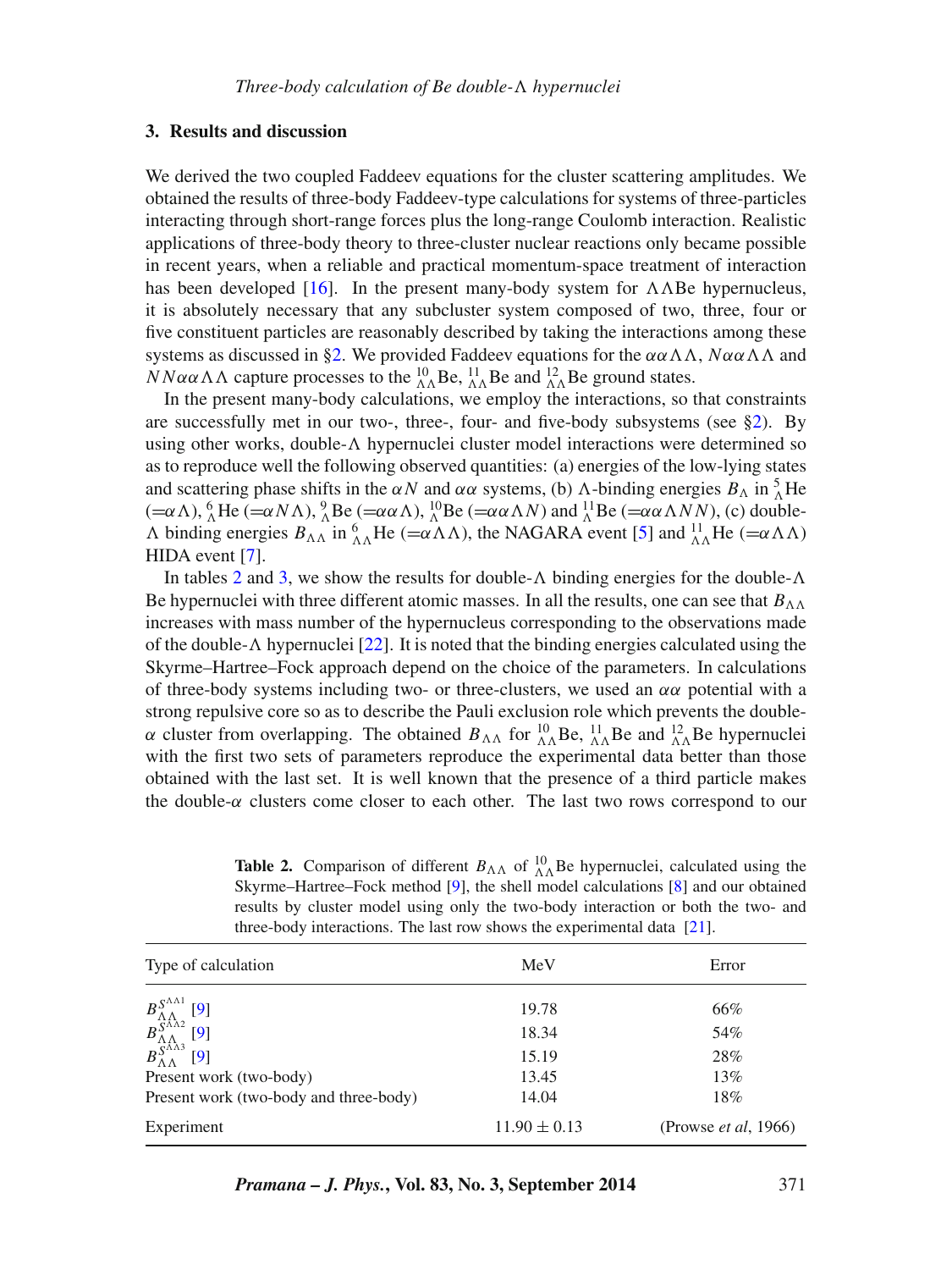<span id="page-7-0"></span>

| Type of calculation                                                                                                                                                                                                                 | MeV              | Error    |  |
|-------------------------------------------------------------------------------------------------------------------------------------------------------------------------------------------------------------------------------------|------------------|----------|--|
| $\begin{array}{c} B_{\Lambda\Lambda}^{S^{\Lambda\Lambda 1}}\\ B_{\Lambda\Lambda}^{S^{\Lambda\Lambda 2}}\\ B_{\Lambda\Lambda}^{S^{\Lambda\Lambda 3}}\\ B_{\Lambda\Lambda}^{S^{\Lambda\Lambda 3}} \end{array}$<br>$\lbrack 9 \rbrack$ | 20.55            | $< 1\%$  |  |
| [9]                                                                                                                                                                                                                                 | 19.26            | $6\%$    |  |
| [9]                                                                                                                                                                                                                                 | 16.27            | 20%      |  |
| SM[8]                                                                                                                                                                                                                               | 18.39            | $10\%$   |  |
| $CM$ [5]                                                                                                                                                                                                                            | 18.23            | 11%      |  |
| Present work (two-body)                                                                                                                                                                                                             | 18.93            | 8%       |  |
| Present work (two-body and three-body)                                                                                                                                                                                              | 19.31            | $6\%$    |  |
| Experiment                                                                                                                                                                                                                          | $20.49 \pm 1.15$ | HIDA [7] |  |

**Table 3.** Comparison of different  $B_{\Lambda\Lambda}$  of  $^{11}_{\Lambda\Lambda}$  Be hypernuclei, calculated using the Skyrme–Hartree–Fock method [\[9\]](#page-10-5), the shell model calculations [\[8\]](#page-10-4) and our obtained results by cluster model using only the two-body interaction or both the two- and three-body interactions. The last row shows the experimental data [\[7\]](#page-10-3).

calculations using the two-body interaction only or both the two- and three-body interactions. The results for  ${}_{\Lambda\Lambda}^{11}$  Be,  ${}_{\Lambda\Lambda}^{11}$  Be and  ${}_{\Lambda\Lambda}^{12}$  Be hypernuclei by considering the two-body interaction (both the two- and three-body interactions are found to be 13.45(14.04),

<span id="page-7-1"></span>

**Figure 1.** The calculated energy spectra of the low-lying states of  $^{10}_{\Lambda\Lambda}$ Be together with the results by Hiyama *et al* [\[5\]](#page-10-2). Experimental result is taken from [\[21\]](#page-10-18).

### 372 *Pramana – J. Phys.***, Vol. 83, No. 3, September 2014**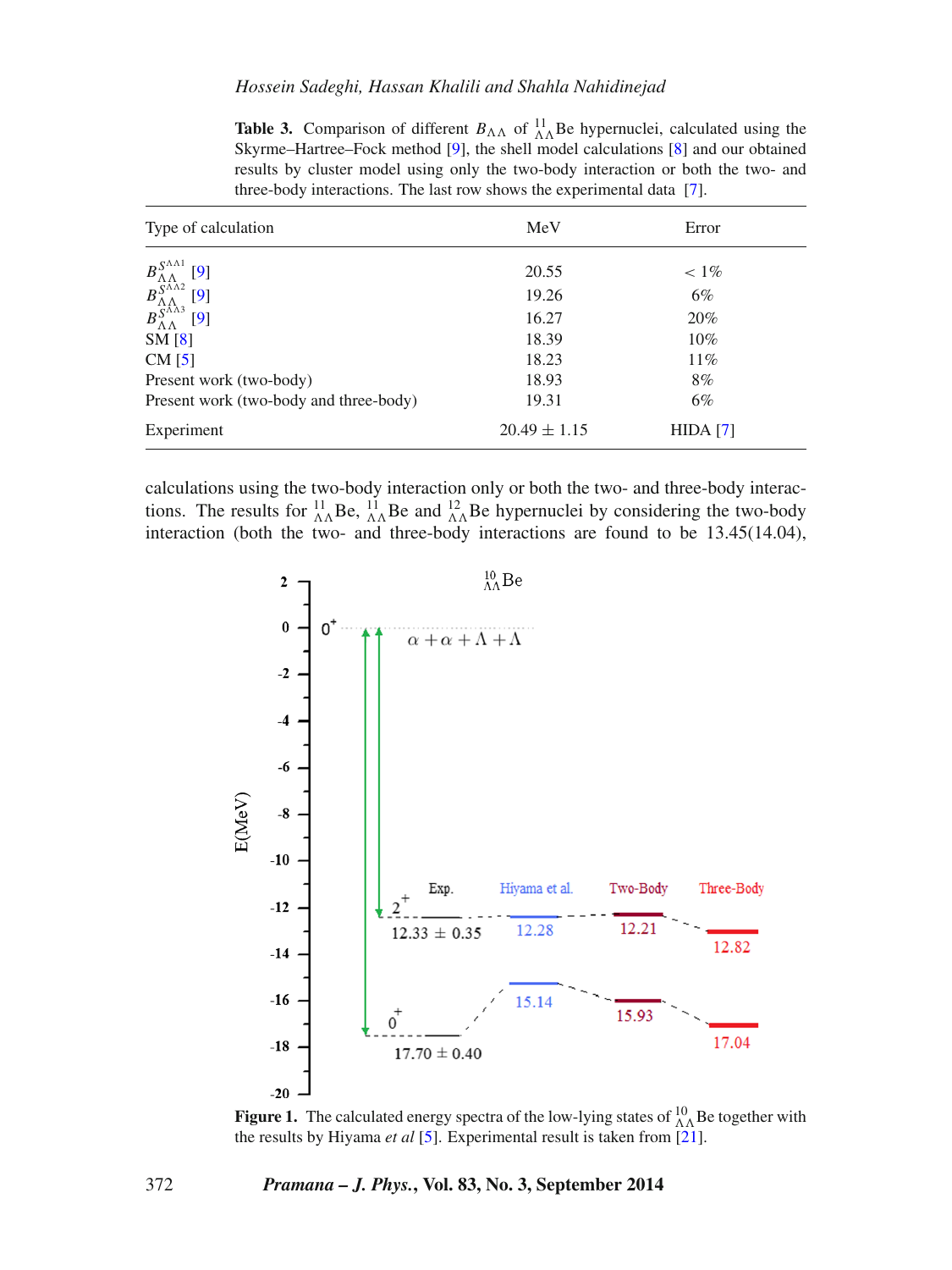18.93(19.31) and 20.96(21.45) MeV, respectively. The error for each method of calculations is also shown in the last column of each table.

For bond energies of  $^{11}_{\Lambda\Lambda}$  Be and  $^{12}_{\Lambda\Lambda}$  Be hypernuclei, our results with two- and three-body interactions show more agreement with the other theoretical and available experimental data. The binding energy of  $^{10}_{\Lambda\Lambda}$  Be hypernucleus shows an inconsistency when the threebody interactions are added to our calculations. This may be due to its cluster structure  $(\alpha \alpha \Lambda \Lambda)$  compared to the heavier system  $(\alpha \alpha N \Lambda \Lambda)$  or  $(\alpha \alpha N N \Lambda \Lambda)$ , with the additional nucleons.

The results of  $B_{\Lambda\Lambda}$  for the Skyrme–Hartree–Fock method [\[9\]](#page-10-5) and the shell model calculations [\[8\]](#page-10-4) are given in tables [2](#page-6-1) and [3.](#page-7-0) For heavier systems, the obtained results from the two different methods are similar. We calculated energies for the  $5/2<sub>1</sub><sup>-</sup>$ ,  $1/2<sub>1</sub><sup>+</sup>$  and  $1/2^-_1$  $1/2^-_1$  states of  $^{10}_{\Lambda\Lambda}$ Be and  $^{11}_{\Lambda\Lambda}$ Be as shown in figures 1 and [2.](#page-8-0) Figure 1 shows the calculated values of energy levels for the  $5/2^-_1$ ,  $1/2^+_1$  and  $1/2^-_1$  states of  $^{10}_{\Lambda\Lambda}$ Be which are found to be 18.06, 17.35 and 16.95 MeV compared to the theoretical results 17.56, 16.45 and 16.04 MeV respectively by Hiyama *et al* [\[5\]](#page-10-2). In the emulsion analysis, there is no direct evidence for the production of  $^{10}_{\Lambda\Lambda}$ Be in an excited state. However, if the produced  $^{10}_{\Lambda\Lambda}$ Be is interpreted to be in the ground state, the resultant  $\Lambda\Lambda$  bond energy becomes repulsive, contradictory to the NAGARA event. The calculated value of Hiyama studies [\[5\]](#page-10-2) of the

<span id="page-8-0"></span>

**Figure 2.** The calculated energy spectra of the low-lying states of  $^{11}_{\Lambda\Lambda}$  Be together with the results by Hiyama *et al* [\[5\]](#page-10-2). Experimental result is taken from [\[7\]](#page-10-3).

*Pramana – J. Phys.***, Vol. 83, No. 3, September 2014** 373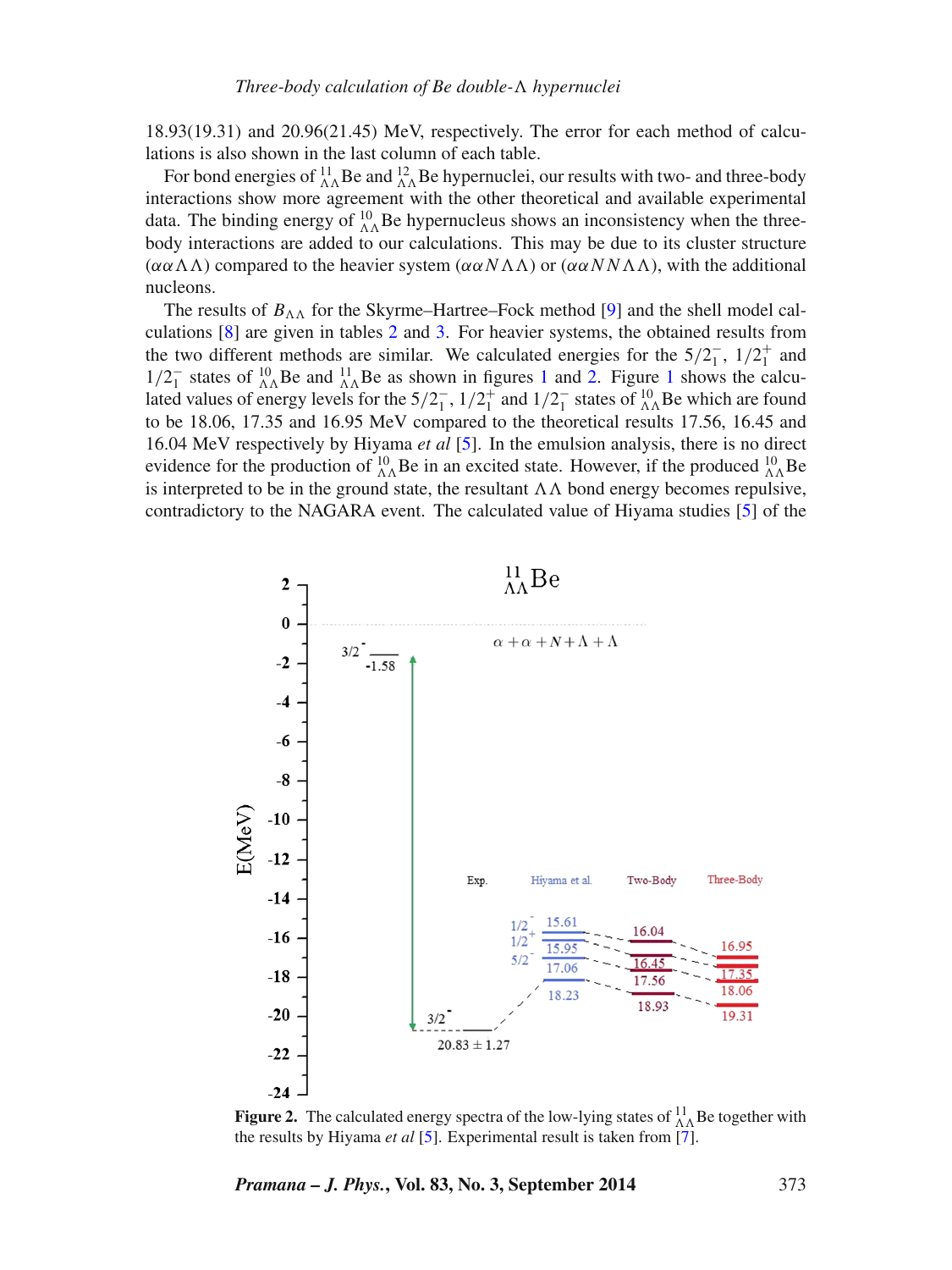| Type of calculation                                                                                                                                                                       | MeV              | Error  |  |  |
|-------------------------------------------------------------------------------------------------------------------------------------------------------------------------------------------|------------------|--------|--|--|
| $\begin{array}{c} B_{\Lambda\Lambda}^{S^{\Lambda\Lambda 1}}\\ B_{\Lambda\Lambda}^{S^{\Lambda\Lambda 2}}\\ B_{\Lambda\Lambda}^{S^{\Lambda\Lambda 3}}\\ \end{array}$<br>$\lbrack 9 \rbrack$ | 21.10            | 5%     |  |  |
| [9]                                                                                                                                                                                       | 19.97            | $10\%$ |  |  |
| [9]                                                                                                                                                                                       | 17.18            | 23%    |  |  |
| SM[8]                                                                                                                                                                                     | 20.71            | 7%     |  |  |
| Present work (two-body)                                                                                                                                                                   | 20.96            | 6%     |  |  |
| Present work (two-body and three-body)                                                                                                                                                    | 21.45            | 3%     |  |  |
| Experiment                                                                                                                                                                                | $22.23 \pm 1.15$ | [7]    |  |  |
|                                                                                                                                                                                           |                  |        |  |  |

<span id="page-9-1"></span>**Table 4.** Comparison of different  $B_{\Lambda\Lambda}$  of  ${}_{\Lambda\Lambda}^{12}$  Be hypernuclei, calculated using the Skyrme–Hartree–Fock method [\[9\]](#page-10-5), the shell model calculations [\[8\]](#page-10-4) and our obtained results by cluster model using only the two-body interaction or both the two- and three-body interactions. The last row shows the experimental data [\[7\]](#page-10-3).

<sup>2+</sup> excited state in  ${}^{10}_{\Lambda\Lambda}$ Be shows  $B_{\Lambda\Lambda}({}^{10}_{\Lambda\Lambda}$ Be(2<sup>+</sup>)) = 12.28 MeV, which agrees with our calculated value. This good agreement suggests that our level structures calculated systematically are predictive and useful for events expected to be found in further analysis of E373 data.

In figure [2,](#page-8-0) the calculated values of  $B_{\Lambda\Lambda}({}^{11}_{\Lambda\Lambda}Be)$  which is 19.31 MeV, is compared with the calculated result of 18.23 MeV by Hiyama *et al* [\[5\]](#page-10-2) and the experimental value of 20.83 MeV [\[7\]](#page-10-3), for the 3*/*2<sup>−</sup> ground state. This is a correction of about 7%, much smaller than the results by Hiyama *et al* [\[5\]](#page-10-2). We can see the consistency between the experimental data, other theoretical results and our calculated results of  $^{10}_{\Lambda\Lambda}$ Be and  $^{11}_{\Lambda\Lambda}$ Be. We, therefore, discuss the level structures of double- $\Lambda$  hypernuclei in more detail. As seen in figures [1](#page-7-1) and [2](#page-8-0) and tables  $2-4$ , the  $\Lambda$  particle behaves glue-like so that the whole system is strongly bound. This effect in a double-*-* hypernucleus is more enhanced than that in the corresponding single-*-* nucleus.

## <span id="page-9-0"></span>**4. Summary and conclusions**

We have presented the results of three-body Faddeev-type calculations for systems of three clusters interacting through short-range nuclear as well as the long-range Coulomb interactions. Applications of three-body theory to three-cluster nuclear reactions became possible only in recent years, when a reliable and practical momentum-space treatment of the Coulomb interaction has been developed. For the recent observation of the Hida event for a new double- $\Lambda$  hypernucleus, we have succeeded in performing a five-body calculation of  $^{11}_{\Lambda\Lambda}$ Be using an  $\alpha\alpha N\Lambda\Lambda$  cluster model. The calculated  $\Lambda\Lambda$  binding energy is in good agreement with other theoretical methods. More precise data are needed to test our present result, together with the three-body force, quantitatively. Many data for double-*-* hypernuclei are expected to be found in the new emulsion experiment E07 at J-PARC in the near future. Then, our predictions will be tested.